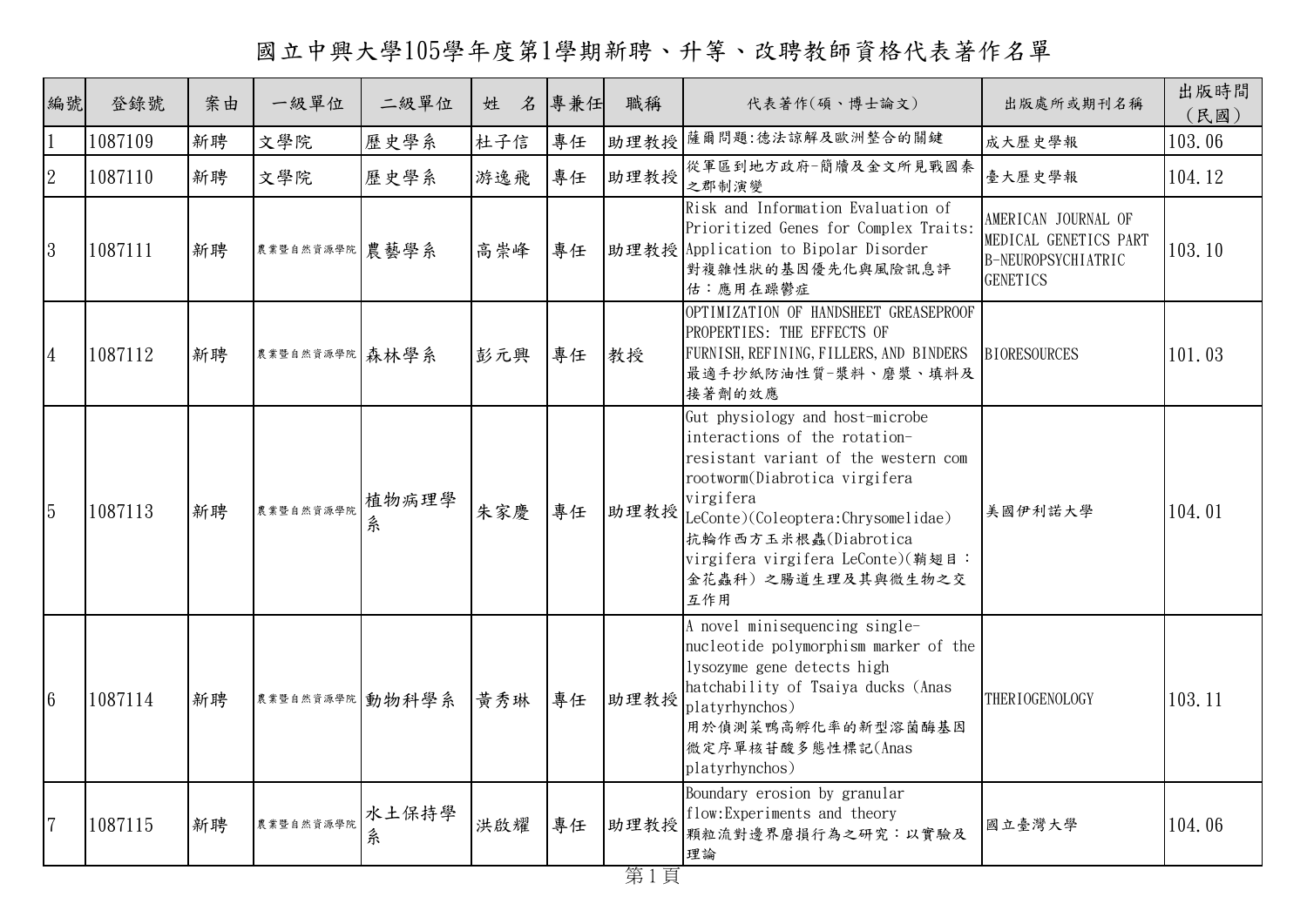國立中興大學105學年度第1學期新聘、升等、改聘教師資格代表著作名單

| 編號 | 登錄號     | 案由 | 一級單位      | 二級單位          | 名<br>姓 | 專兼任 | 職稱   | 代表著作(碩、博士論文)                                                                                                                                                                                                                | 出版處所或期刊名稱                                                            | 出版時間<br>(民國) |
|----|---------|----|-----------|---------------|--------|-----|------|-----------------------------------------------------------------------------------------------------------------------------------------------------------------------------------------------------------------------------|----------------------------------------------------------------------|--------------|
| 8  | 1087116 | 新聘 | 農業暨自然資源學院 | 水土保持學<br>糸    | 吳俊毅    | 專任  |      | Annual landslide risk and<br>effectiveness of risk reduction<br>助理教授 measures in Shihmen watershed, Taiwan<br>年計崩塌風險及風險降低措施之效益一以<br>石門水庫集水區為例                                                                               | Landslides                                                           | 104.05       |
| 9  | 1087117 | 新聘 | 理學院       | 應用數學系         | 謝博文    | 專任  |      | An Unconditionally Energy Stable<br>Penalty Immersed Boundary Method for<br>Simulating the Dynamics of an<br> 助理教授  Inextensible Interface Interacting<br>with a Solid Particle<br>一種模擬不可延展界面與剛體交互作用之<br>動力行為的無條件能量穩定懲罰沉浸邊界 | JOURNAL OF SCIENTIFIC<br>COMPUTING                                   | 104.08       |
| 10 | 1087118 | 新聘 | 理學院       | 物理學系          | 陳坤麟    | 專任  |      | Magnetic Clustering Effect during the<br>Association of Biofunctionalized<br>助理教授 Magnetic Nanoparticles with<br>Biomarkers<br>生物功能化磁性奈米粒子與生物標記物結                                                                           | PLOS ONE                                                             | 104.08       |
| 11 | 1087119 | 新聘 | 理學院       | 資訊科學與<br>工程學系 | 游家牧    | 專任  | 助理教授 | Localized Algorithms for Detection of<br>Node Replication Attacks in Mobile<br>Sensor Networks<br>在行動感測網路中進行複製點攻擊偵測的<br>區域性演算法                                                                                              | <b>IEEE TRANSACTIONS ON</b><br>INFORMATION FORENSICS<br>AND SECURITY | 102.05       |
| 12 | 1087120 | 新聘 | 工學院       | 土木工程學<br>糸    | 蕭博謙    | 專任  | 助理教授 | Seismic Performance Evaluation of<br>Concentrically Braced Frames<br>同心斜撑構架耐震性能評估方法                                                                                                                                         | 美國華盛頓大學                                                              | 101.08       |
| 13 | 1087121 | 新聘 | 工學院       | 機械工程學<br>糸    | 李昌駿    | 專任  | 副教授  | Modeling and validation of mechanical<br>stress in indium tin oxide layer<br>integrated in highly flexible stacked<br>thin films<br>氧化銦錫層在高度撓曲堆疊薄膜結構內其<br>機械應力之模擬與驗證                                                        | THIN SOLID FILMS                                                     | 102.10       |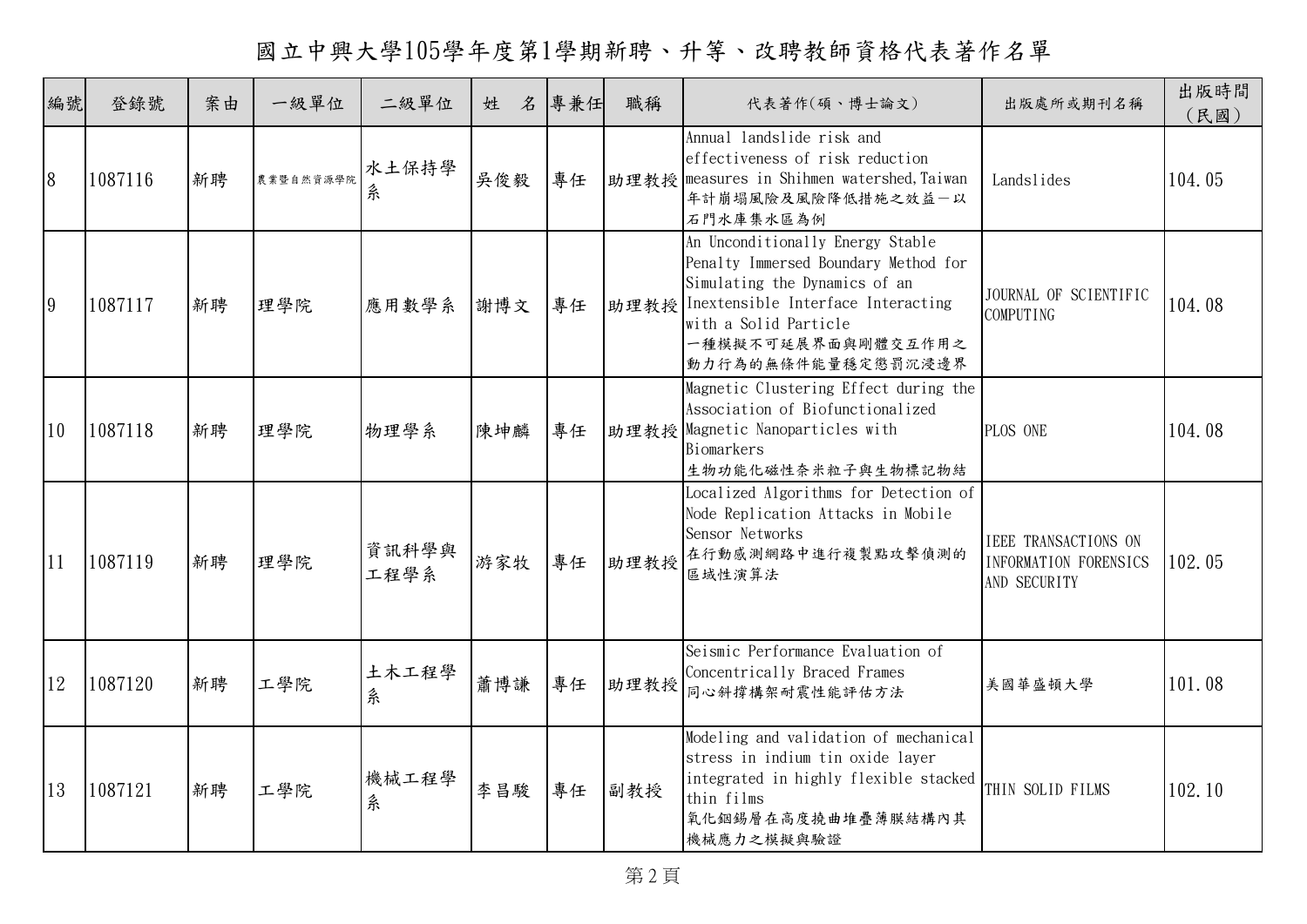國立中興大學105學年度第1學期新聘、升等、改聘教師資格代表著作名單

| 編號 | 登錄號     | 案由 | 一級單位 | 二級單位          | 姓   | 名 專兼任 | 職稱   | 代表著作(碩、博士論文)                                                                                                                                                                 | 出版處所或期刊名稱                           | 出版時間<br>(民國) |
|----|---------|----|------|---------------|-----|-------|------|------------------------------------------------------------------------------------------------------------------------------------------------------------------------------|-------------------------------------|--------------|
| 14 | 1087122 | 新聘 | 工學院  | 機械工程學<br>条    | 蔣雅郁 | 專任    | 助理教授 | Whole Cell Quenched Flow Analysis<br>全細胞化學動力學停流分析系統                                                                                                                          | ANALYTICAL CHEMISTRY                | 102.10       |
| 15 | 1087123 | 新聘 | 工學院  | 機械工程學<br>糸    | 黄朱瑜 | 專任    |      | Birefringent prism based Fourier<br>助理教授 transform spectrometer<br>創新的雙折射稜鏡式微小化傅立葉光譜儀                                                                                        | OPTICS LETTERS                      | 101.05       |
| 16 | 1087124 | 新聘 | 工學院  | 化學工程學<br>糸    | 郭文生 | 專任    |      | Development of Flxible Designs for<br>PVFC Hybrid Power Systems<br>助理教授具彈性PVFC混合發電系統設計之開發                                                                                    | Renewable Energy                    | 104.02       |
| 17 | 1087125 | 新聘 | 工學院  | 材料科學與<br>工程學系 | 賴盈至 | 專任    | 助理教授 | Transferable and Flexible Label-Like<br>Macromolecular Memory on Arbitrary<br>Substrates with High Performance and<br>a Facile Methodology<br>高效能且可簡易轉移到任何基板的軟性類<br>標簽高分子記憶體 | ADVANCED MATERIALS                  | 102.05       |
| 18 | 1087126 | 新聘 | 工學院  | 材料科學與<br>工程學系 | 薛涵宇 | 專任    |      | Well-ordered nanohybrids and<br>nanoporous materials from gyroid<br>助理教授 block copolymer templates<br>嵌段共聚物自組裝與模化製備高有序奈米<br>混成與多孔材料                                          | CHEMICAL SOCIETY<br><b>REVIEWS</b>  | 104.01       |
| 19 | 1087127 | 新聘 | 工學院  | 材料科學與<br>工程學系 | 劉恒睿 |       |      | Large Magnetoresistance in<br>Magnetically Coupled SrRu03-CoFe204<br> 專案專任 助理教授 Self-Assembled Nanostructures<br>在鍶釕氧與鈷鐵氧之自組裝奈米結構中由<br>磁性耦合所引發之巨大磁阻效應                        | ADVANCED MATERIALS                  | 102.07       |
| 20 | 1087128 | 新聘 | 工學院  | 精密工程研<br>究所   | 王致喨 | 專任    | 助理教授 | Carbonized Eggshell Membranes as a<br>Natural and Abundant Counter<br>Electrode for Efficient Dye-<br>Sensitized Solar Cells<br>開發生物材料蛋殼膜取代染料敏化太陽能<br>電池鉑電極之研究               | ADVANCED ENERGY<br><b>MATERIALS</b> | 103.12       |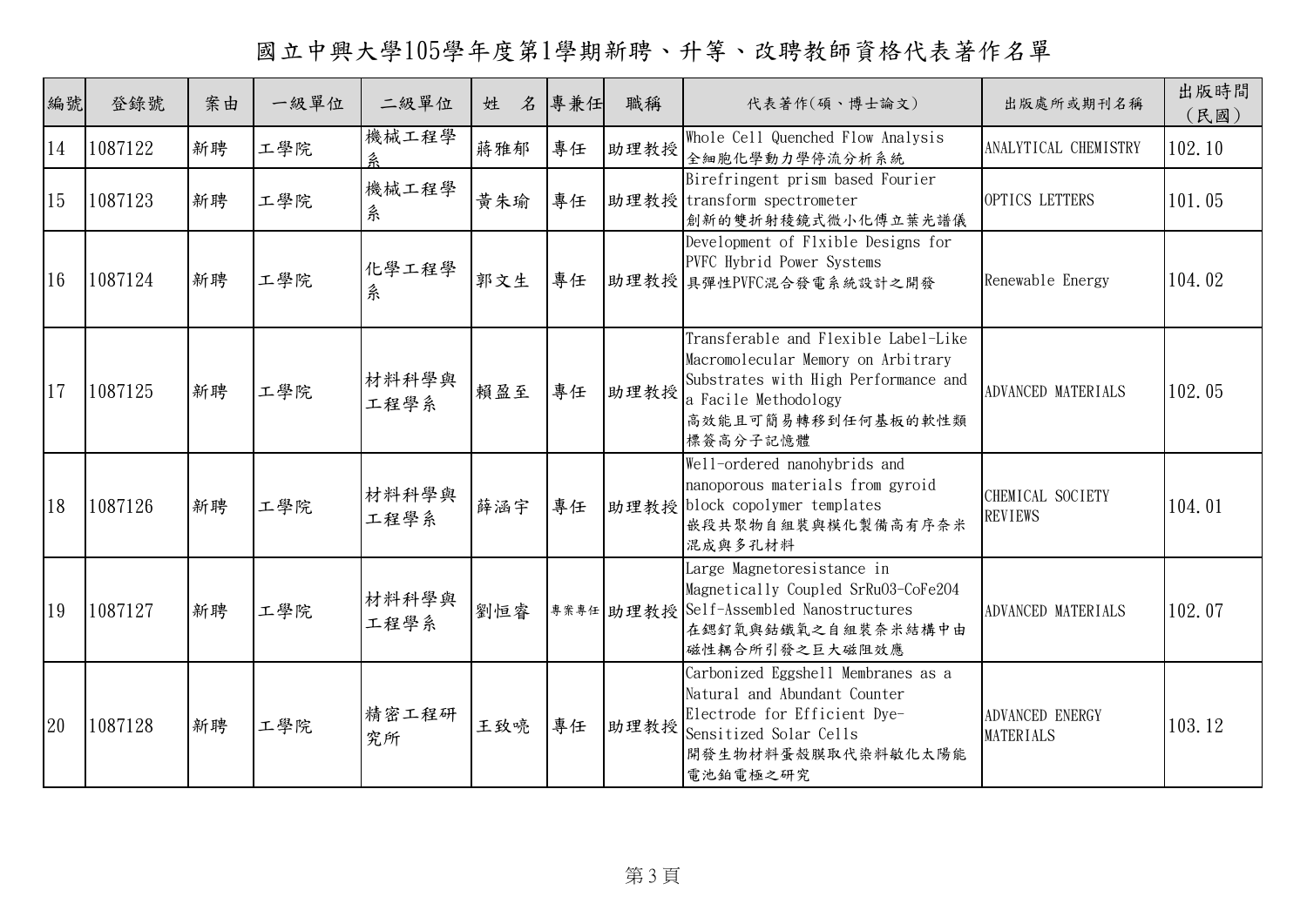國立中興大學105學年度第1學期新聘、升等、改聘教師資格代表著作名單

| 編號 | 登錄號     | 案由 | 一級單位 | 二級單位        | 名<br>姓 | 專兼任 | 職稱   | 代表著作(碩、博士論文)                                                                                                                                                                         | 出版處所或期刊名稱                           | 出版時間<br>(民國) |
|----|---------|----|------|-------------|--------|-----|------|--------------------------------------------------------------------------------------------------------------------------------------------------------------------------------------|-------------------------------------|--------------|
| 21 | 1087129 | 新聘 | 工學院  | 生醫工程研<br>究所 | 王惠民    | 專任  | 教授   | 7-Hydroxydehydronuciferine induces<br>human melanoma death viatriggering<br>autophagy and apoptosis<br>啟動細胞自噬與細胞凋亡機制引發黑色素<br>癌的死亡                                                    | Experimental<br>Dermatology         | 104.08       |
| 22 | 1087130 | 新聘 | 工學院  | 生醫工程研<br>究所 | 程德勝    | 專任  | 教授   | A non-invasive, bioimpedance-based 2-<br>dimensional imaging system for<br>detection and localization of<br>pathological epithelial tissues<br>基於生物阻抗技術之非侵入性二維成像系<br>統用於表層組織病變的檢測和定位 | SENSORS AND ACTUATORS<br>B-CHEMICAL | 104.01       |
| 23 | 1087131 | 新聘 | 獸醫學院 | 獸醫學系        | 賈敏原    | 專任  |      | Monitoring Antigenic Variations of<br>Enterovirus 71: Implications for<br> 助理教授 Virus Surveillance and Vaccine<br>Development<br>腸病毒七十一型抗原變異性之分析:運用                                  | PLOS NEGLECTED<br>TROPICAL DISEASES | 103.07       |
| 24 | 1087132 | 新聘 | 管理學院 | 財務金融學<br>糸  | 戚永苓    | 專任  | 助理教授 | Innovator Sorting and Firm Size<br>創新人才分佈與公司規模                                                                                                                                       | 美國亞利桑那州立大學                          | 104.12       |
| 25 | 1087133 | 新聘 | 管理學院 | 企業管理學<br>糸  | 萬國芬    | 專任  |      | A Behavioral View of Capability<br>Investment Decision: Solar PV<br>助理教授 Industry in Taiwan<br>從行為決策觀點探討企業能力投資策略:<br>以台灣太陽光電產業為案例                                                    | 英國塞克斯大學                             | 104.03       |
| 26 | 1087134 | 新聘 | 管理學院 | 企業管理學<br>糸  | 遲銘璋    | 專任  | 助理教授 | Self-adaptive check and repair<br>operator-based particle swarm<br>optimization for the multidimensional<br>knapsack problem<br>以自適應檢查與修復運算為基礎之粒子群<br>演算法求解多維度背包問題                   | Applied soft Computing $104.01$     |              |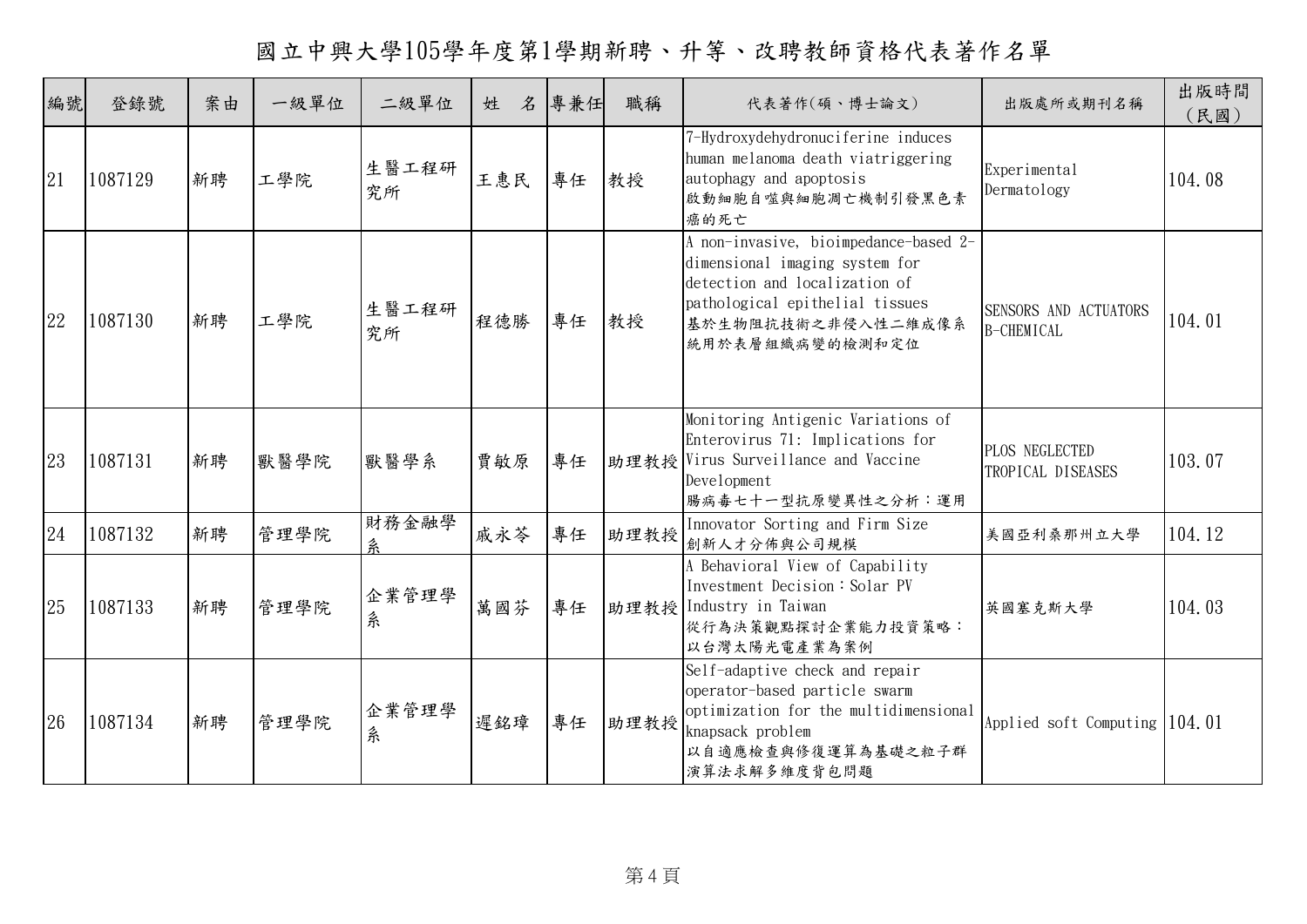國立中興大學105學年度第1學期新聘、升等、改聘教師資格代表著作名單

| 編號 | 登錄號     | 案由 | 一級單位          | 二級單位                 | 姓      | 名 專兼任 | 職稱   | 代表著作(碩、博士論文)                                                                                                                                                                                                                   | 出版處所或期刊名稱                                                                                        | 出版時間<br>(民國) |
|----|---------|----|---------------|----------------------|--------|-------|------|--------------------------------------------------------------------------------------------------------------------------------------------------------------------------------------------------------------------------------|--------------------------------------------------------------------------------------------------|--------------|
| 27 | 1087135 | 新聘 | 農業暨自然<br>資源學院 | 植物病理學<br>糸           | 陳錦桐    | 兼任    |      | Isolation and Identification of<br>Secondary Metabolites of Clitocybe<br>nuda Responsible for Inhibition of<br> 助理教授 Zoospore Germination of Phytophthora<br>capsici<br>紫丁香蘑二次代謝產物具抑制番椒疫病菌<br>孢子發芽之分離與鑑定                       | JOURNAL OF<br>AGRICULTURAL AND FOOD<br><b>CHEMISTRY</b>                                          | 101.06       |
| 28 | 1087136 | 新聘 | 工學院           | 環境工程學<br>糸           | 葉双福    | 兼任    |      | Optimal Design of Sewer Network by<br>Tabu Search and Simulated Annealing<br>助理教授禁忌搜尋法與模擬退火法作為污水下水道<br>管網最佳設計                                                                                                                  | International<br>Conference on<br>Industrial Engineering 102.12<br>and Engineering<br>Management |              |
| 29 | 1087137 | 新聘 | 工學院           | 環境工程學<br>糸           | 黄<br>智 | 兼任    | 助理教授 | Fingerprint Screening for Reducing<br>yhe Uncertainty in Correlating<br>Passive Gas Surveys and Groundwater<br>Concertration for High Resolution<br>Site Characterization<br>於高解析度場址調查方法利用指紋比對降<br>低被動土壤氣體與地下水濃度相關性之不<br>確定性研究 | Journal of Soil and<br>Groundwater<br>Remediation                                                | 103.07       |
| 30 | 1087138 | 新聘 | 工學院           | 環境工程學<br>糸           | 洪保鎮    | 兼任    |      | Characteristics of PCDD/F removal fly<br>助理教授 ash and soil via pyrolysis<br>熱裂解系統對戴奧辛之去除特性研究                                                                                                                                   | 國立中央大學                                                                                           | 103.06       |
| 31 | 1087139 | 新聘 | 生命科學院         | 基因體暨生<br>物資訊學研<br>究所 | 王秉彦    | 兼任    | 助理教授 | The Prognostic factors of Lung Cancer<br>and Benzo (a) pyrene-induced cell<br>cycle arrest in human lung cancer<br>cells<br>探討肺癌的臨床預後因子及Benzo〔<br>a]pyrene影響肺癌細胞週期停滯                                                           | 中山醫學大學                                                                                           | 104.06       |
| 32 | 1087140 | 新聘 | 師資培育中<br>Š,   |                      | 陳宇楓    | 兼任    | 第5百  | Zhankuic Acid A Isolated from<br>Taiwanofungus camphoratus Is a Novel<br>Selective TLR4/MD-2 Antagonist with<br>助理教授 Anti-Inflammatory Properties<br>從牛樟芝子實體分離出來的樟芝酸A是一種<br>新穎具選擇性的類鐸接受器-4/骨髓分化蛋<br>白-2的拮抗劑具有抗發炎的特性            | JOURNAL OF IMMUNOLOGY                                                                            | 103.02       |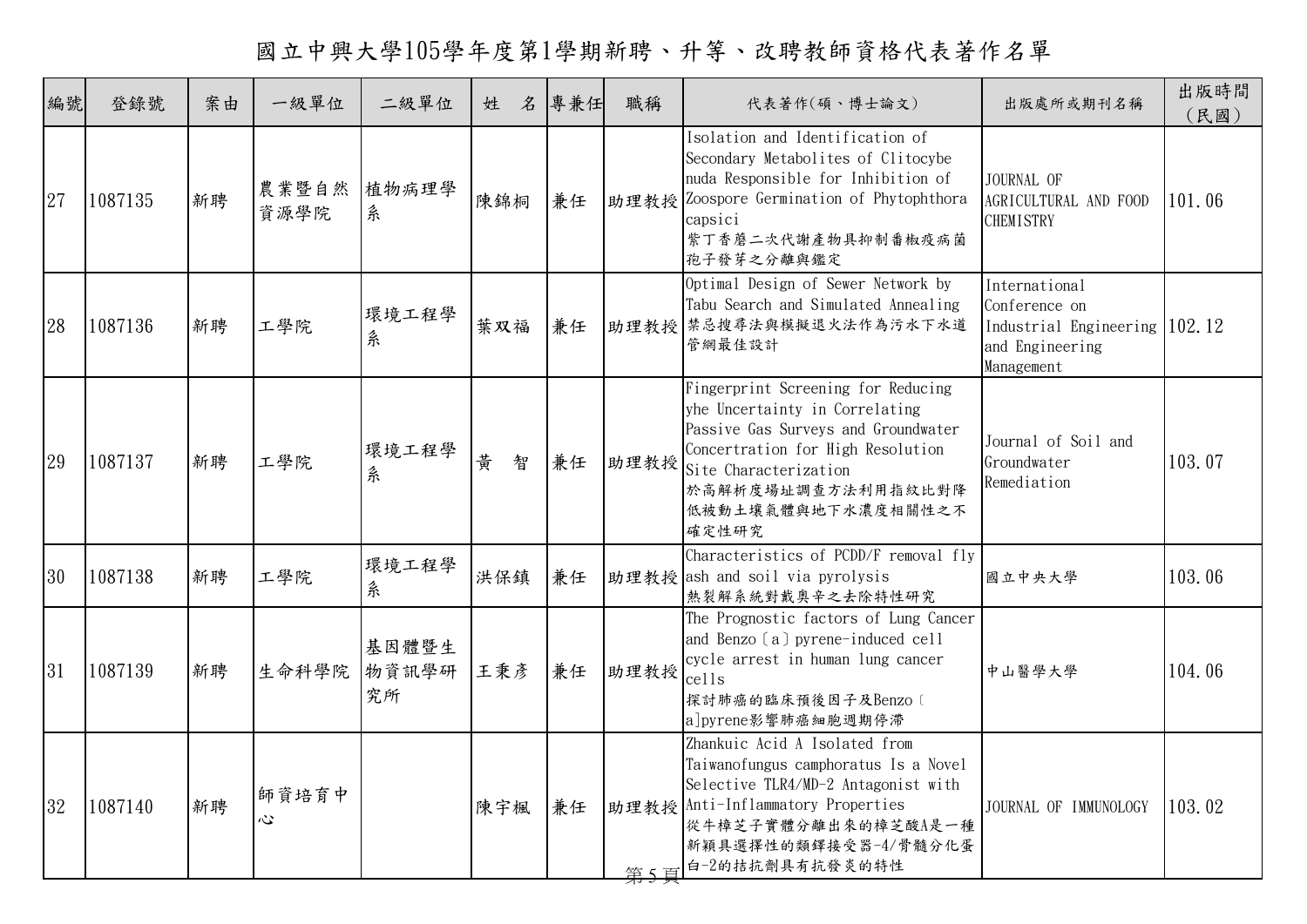國立中興大學105學年度第1學期新聘、升等、改聘教師資格代表著作名單

| 編號 | 登錄號     | 案由 | 一級單位          | 二級單位                 | 名<br>姓 | 專兼任 | 職稱  | 代表著作(碩、博士論文)                                                                                                                                                                                                                                                                                                                                                                                         | 出版處所或期刊名稱                                                                                                                                                                                                                         | 出版時間<br>(民國)                     |
|----|---------|----|---------------|----------------------|--------|-----|-----|------------------------------------------------------------------------------------------------------------------------------------------------------------------------------------------------------------------------------------------------------------------------------------------------------------------------------------------------------------------------------------------------------|-----------------------------------------------------------------------------------------------------------------------------------------------------------------------------------------------------------------------------------|----------------------------------|
| 33 | 1087141 | 升等 | 文學院           | 中國文學系                | 周玟觀    | 專任  | 副教授 | 觀念與味道-中國思想文獻中的概念譬喻管<br>窺                                                                                                                                                                                                                                                                                                                                                                             | 萬卷樓圖書股份有限公司                                                                                                                                                                                                                       | 105.01                           |
| 34 | 1087142 | 升等 | 文學院           | 中國文學系                | 解昆樺    | 專任  | 副教授 | 謬斯與酒神的饗宴:戰後臺灣現代詩劇文<br>本的複合與延異                                                                                                                                                                                                                                                                                                                                                                        | 臺灣學生書局                                                                                                                                                                                                                            | 105.01                           |
| 35 | 1087143 | 升等 | 文學院           | 外國語文學<br>糸           | 貝格泰    | 專任  | 教授  | 生態批評的系統理論研究法:<br>1. "No More Eternal than the Hills of<br>the Poets" : On Rachel<br>Carson, Environmentalism, and the<br>Paradox of Nature<br>持人之丘的永垂不朽:論瑞秋·卡爾森、<br>環境主義及自然悖論<br>2. The Canon of East Asian<br>Ecocriticism and the Duplicity of<br>Culture<br>東亞生態批評的傳統及文化齟齬<br>3. Limits of Agency: Notes on the<br>Material Turn from a Systems-<br>Theoretical Perspective<br>媒介的極限:談系統理論觀點下的物質文 | 1. Interdisciplinary<br>Studies in Literature<br>and Environment<br>2. CLCWeb: Comparative<br>Literature and Culture<br>3. Material<br>Ecocriticism, Serenella<br>Iovino and Serpil<br>Oppermann, eds. Indiana<br>Up, Bloomington | 1.104.03<br>2.103.12<br>3.103.08 |
| 36 | 1087144 | 升等 | 文學院           | 台灣文學與<br>跨國文化研<br>究所 | 高嘉勵    | 專任  | 副教授 | 書寫熱帶島嶼:帝國、旅行與想像                                                                                                                                                                                                                                                                                                                                                                                      | 晨星出版有限公司                                                                                                                                                                                                                          | 105.01                           |
| 37 | 1087145 | 升等 | 農業暨自然<br>資源學院 | 農藝學系                 | 楊靜瑩    | 專任  | 副教授 | Physiological reponses and expression<br>profile of NADPH oxidase in rice<br>(Orryza sativa) seedlings under<br>difference levels of submergence<br>不同淹水程度下水稻幼苗之生理反應及<br>NADPH氧化酶之表現特性                                                                                                                                                                                                               | Rice                                                                                                                                                                                                                              | 105.01                           |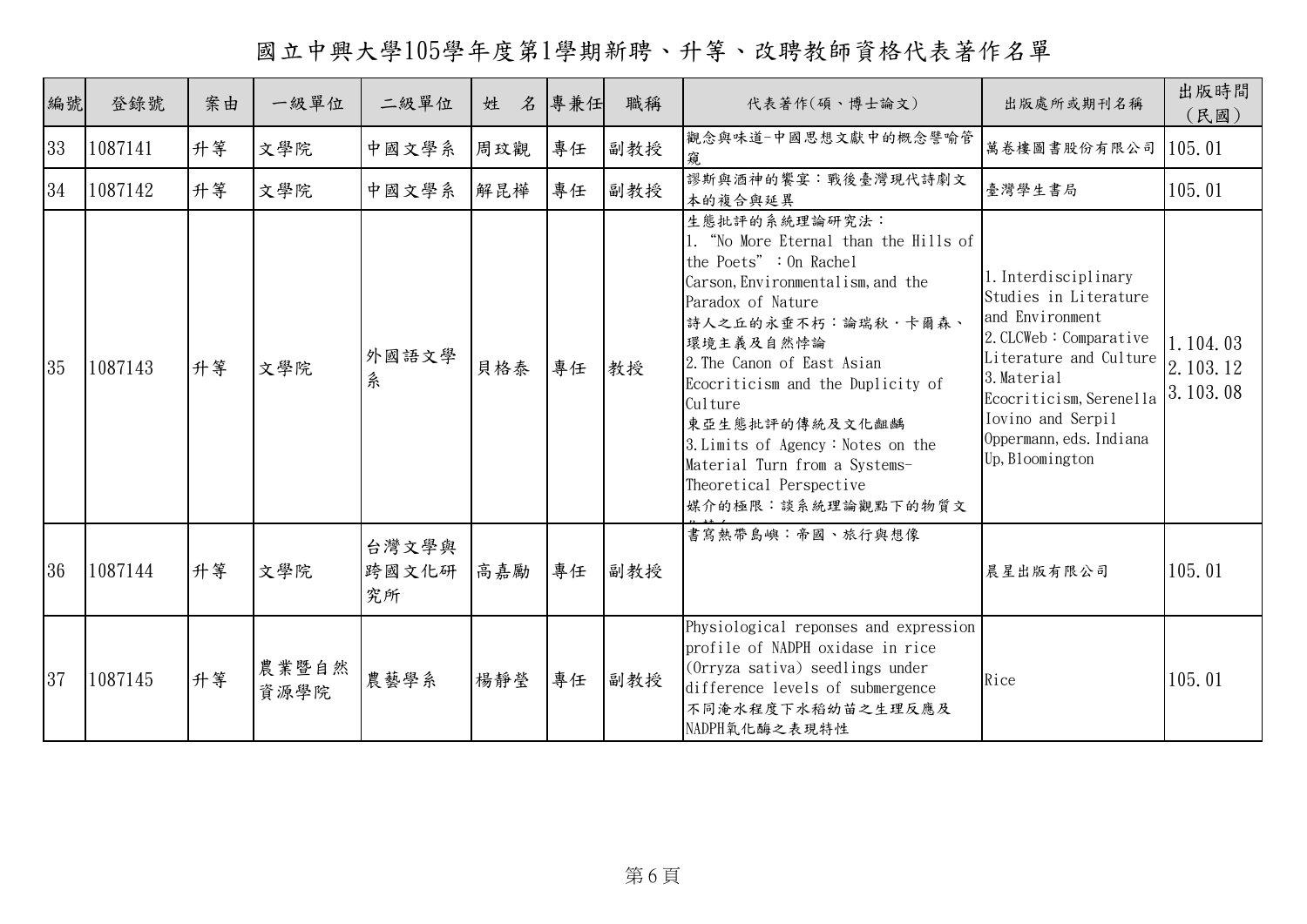國立中興大學105學年度第1學期新聘、升等、改聘教師資格代表著作名單

| 編號 | 登錄號     | 案由 | 一級單位          | 二級單位           | 名<br>姓 | 專兼任 | 職稱   | 代表著作(碩、博士論文)                                                                                                                                                                                                           | 出版處所或期刊名稱                                    | 出版時間<br>(民國) |
|----|---------|----|---------------|----------------|--------|-----|------|------------------------------------------------------------------------------------------------------------------------------------------------------------------------------------------------------------------------|----------------------------------------------|--------------|
| 38 | 1087146 | 升等 | 農業暨自然<br>資源學院 | 昆蟲學系           | 段淑人    | 專任  | 教授   | Survival and Reproductive Strategies<br>in Two-Spotted Spider Mites:<br>Demographic Analysis of Arrhenotokous<br>Parthenogenesis of Tetranychus<br>urticae (Acari: Tetranychidae)<br>二點葉蟎之生存與繁殖策略:二點葉蟎之<br>孤雌產雄的族群特性分析 | JOURNAL OF ECONOMIC<br>ENTOMOLOGY            | 105.01       |
| 39 | 1087147 | 升等 | 農業暨自然<br>資源學院 | 動物科學系          | 陳洵一    | 專任  | 教授   | Feed Intake Alters Immune Cell<br>Functions and Ovarian Infiltration in<br>Broiler Hens: Implications for<br>Reproductive Performance<br>攝食量影響白肉種母雞免疫細胞功能與卵<br>巢浸潤-於升殖性能之意涵                                            | <b>BIOLOGY OF</b><br><b>REPRODUCTION</b>     | 103.06       |
| 40 | 1087148 | 升等 | 農業暨自然<br>資源學院 | 生物科技學<br>士學位學程 | 蘇宜成    | 專任  | 副教授  | When ethical reform became law: the<br>constitutional concerns raised by<br>recent legislation in Taiwan<br>當倫理改革成為法律:台灣近期立法所引<br>起的憲性爭議                                                                               | JOURNAL OF MEDICAL<br><b>ETHICS</b>          | 103.07       |
| 41 | 1087149 | 升等 | 理學院           | 化學系            | 李東昇    | 專任  | 助理教授 | Asymmetric addition of<br>phenylacetylene to aldehydes<br>catalyzed by complex of 0-sulfonyl<br>camphor derivatives and titanium<br>利用含有磺酰基之樟腦衍生物與鈦形成錯<br>合物催化苯乙炔對醛類的不對稱加成反應                                           | APPLIED ORGANOMETALLIC<br><b>CHEMISTRY</b>   | 105.01       |
| 42 | 1087150 | 升等 | 理學院           | 物理學系           | 陳光胤    | 專任  | 副教授  | Probing the spectral density of the<br>surface electromagnetic fields<br>through scattering of waveguide<br>photons<br>以波導管光子的散射來偵測表面電磁場譜                                                                              | SCIENTIFIC REPORTS                           | 105.02       |
| 43 | 1087151 | 升等 | 工學院           | 化學工程學<br>糸     | 楊宏達    | 專任  | 副教授  | Cicada-Wing-Inspired Self-Cleaning<br>Antireflection Coatings on Polymer<br>Substrates<br>仿蟬翼抗反射自潔塗佈於高分子基材                                                                                                             | <b>ACS APPLIED MATERIALS</b><br>& INTERFACES | 104.10       |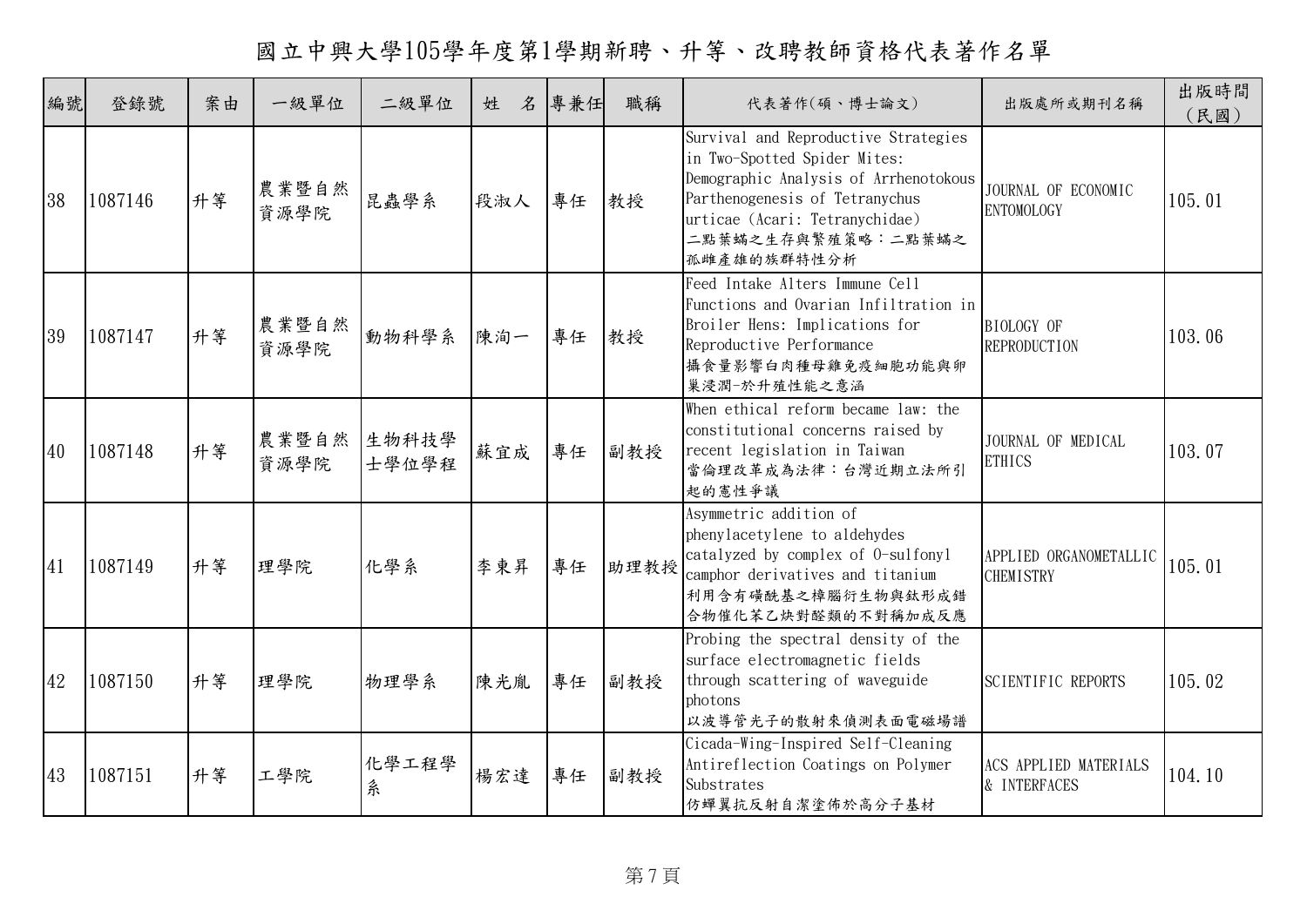國立中興大學105學年度第1學期新聘、升等、改聘教師資格代表著作名單

| 編號 | 登錄號     | 案由 | 一級單位  | 二級單位                 | 名<br>姓 | 專兼任 | 職稱  | 代表著作(碩、博士論文)                                                                                                                                                                                                                          | 出版處所或期刊名稱                               | 出版時間<br>(民國) |
|----|---------|----|-------|----------------------|--------|-----|-----|---------------------------------------------------------------------------------------------------------------------------------------------------------------------------------------------------------------------------------------|-----------------------------------------|--------------|
| 44 | 1087152 | 升等 | 生命科學院 | 生物醫學研<br>究所          | 林季千    | 專任  | 教授  | Acarbose Decreases the Rheumatoid<br>Arthritis Risk of Diabetic Patients<br>and Attenuates the Incidence and<br>Severity of Collagen-induced<br>Arthritis in Mice<br>Acarbose<br>降低糖尿病病患罹患類風濕性關節炎的風<br>險與減少膠原蛋白誘導關節炎小鼠模式的<br>發病率與嚴重程度 | <b>SCIENTIFIC REPORTS</b>               | 104.12       |
| 45 | 1087153 | 升等 | 生命科學院 | 生物醫學研<br>究所          | 謝政哲    | 專任  | 教授  | Targeting Aerobic Glycolysis and HIF-<br>l alpha Expression Enhance Imiquimod-<br>induced Apoptosis in Cancer Cells<br>在腫瘤細胞中抑制有氧醣解及HIF-1 alpha<br>表現可增加imiquimod誘導的細胞凋亡                                                              | ONCOTARGET                              | 103.03       |
| 46 | 1087154 | 升等 | 獸醫學院  | 獸醫學系                 | 陳文英    | 專任  | 副教授 | Chromium supplementation improved<br>post-stroke brain infarction and<br>hyperglycemia<br>補充絡改善中風後之腦梗塞及高血糖                                                                                                                            | METABOLIC BRAIN<br><b>DISEASE</b>       | 105.04       |
| 47 | 1087155 | 升等 | 獸醫學院  | 微生物暨公<br>共衛生學研<br>究所 | 趙黛瑜    | 專任  | 教授  | Nonstructural Protein 1-Specific<br>Immunoglobulin M and G Antibody<br>Capture Enzyme-Linked Immunosorbent<br>Assays in Diagnosis of Flaviviral<br>Infections in Humans<br>應用非結構性蛋白1特異性之免疫酵素分析<br>法在黄病毒感染之診斷上                         | JOURNAL OF CLINICAL<br>MICROBIOLOGY     | 104.02       |
| 48 | 1087156 | 升等 | 管理學院  | 行銷學系                 | 陳明怡    | 專任  | 副教授 | Go green: how to influence the<br>perceived efffectiveness of a green<br>product?<br>如何影響綠色產品的知覺效能?                                                                                                                                   | INTERNATIONAL JOURNAL<br>OF ADVERTISING | 104.11       |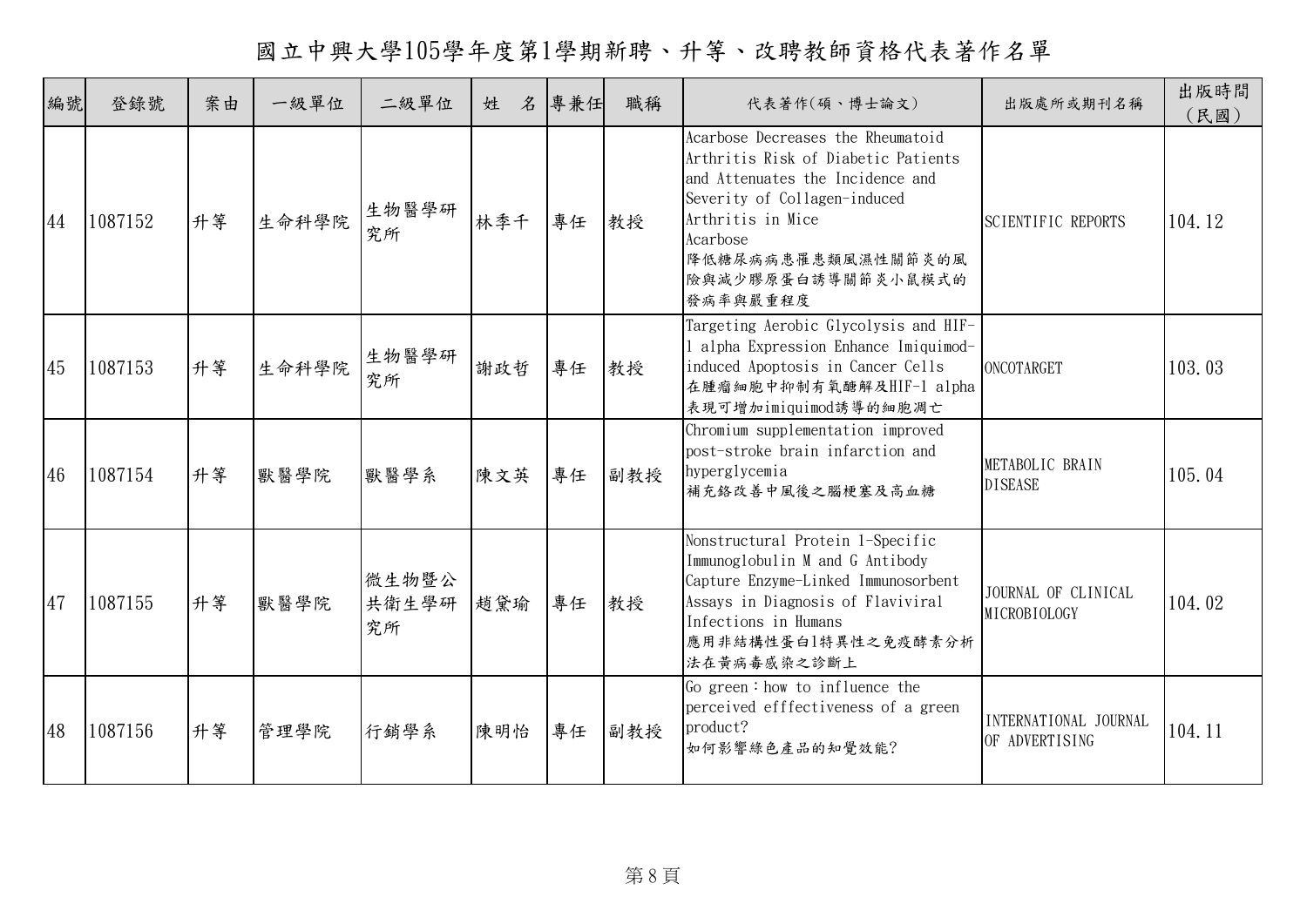國立中興大學105學年度第1學期新聘、升等、改聘教師資格代表著作名單

| 編號 | 登錄號     | 案由                     | 一級單位          | 二級單位         | 姓   | 名 | 專兼任 | 職稱   | 代表著作(碩、博士論文)                                                                                                                                                                                 | 出版處所或期刊名稱                                                   | 出版時間<br>(民國)      |
|----|---------|------------------------|---------------|--------------|-----|---|-----|------|----------------------------------------------------------------------------------------------------------------------------------------------------------------------------------------------|-------------------------------------------------------------|-------------------|
| 49 | 1087157 | 改聘                     | 文學院           |              | 曾麗蓉 |   | 兼任  | 教授   | El espacio imaginario y la memoria en<br>tres novelas de Julio Llamazares<br>:Luna de lobos, La lluvia amarilla y<br>El cielo de Madrid<br>胡立歐·亞瑪薩瑞斯三部作品中的想像空<br>間與記憶:《狼月》、《黃雨》、《馬德<br>里的天空》 | $Siglo$ XXI : Literatuary<br>Cultura espanolas              | 102.12            |
| 50 | 1087158 | 改聘                     | 通識教育中<br>心    |              | 戴志傑 |   | 兼任  | 副教授  | 美國法上僱用人懲罰性賠償金責任之研究<br>$(\pm)(\mp)$                                                                                                                                                           | 政大法學評論                                                      | 100.12/<br>101.02 |
| 51 | 1087159 | 合聘教<br>師送審<br>教師資<br>格 | 理學院           | 物理學系         | 李玟頡 |   |     |      | Interfacial topography and properties<br>of graphene sheets on different<br>合聘教師 助理教授 reconstructed silicon surfaces<br>石墨烯片於不同重構矽表面之界面形貌與<br>特性                                             | Carbon                                                      | 105.01            |
| 52 | 1087160 | 新聘                     | 文學院           | 外國語文學<br>糸   | 許友芳 |   | 兼任  |      | Die Pfadabhangigkeit direkter<br>Demokratie in Deutschland: Eine<br>助理教授 Untersuchung zu den ideen-und<br>realgeschichtlichen Ursprungen der<br>Volksgesetzgebung                            | <b>Nomos</b>                                                | 103.04            |
| 53 | 1087161 | 新聘                     | 文學院           | 圖書資訊學<br>研究所 | 李宗信 |   | 兼任  | 副教授  | 近二十年來應用歷史地理資訊系統的回顧<br>與展望:以臺灣區域史研究為例                                                                                                                                                         | 臺灣史研究                                                       | 103.06            |
| 54 | 1087162 | 新聘                     | 農業暨自然<br>資源學院 | 植物病理學<br>糸   | 陳美杏 |   | 兼任  | 助理教授 | Clitocybe nuda Activates Dendritic<br>Cells and Acts as a DNA Vaccine<br>Ad juvant<br>紫丁香蘑活化樹突細胞和作為DNA疫苗佐劑                                                                                   | EVIDENCE-BASED<br>COMPLEMENTARY AND<br>ALTERNATIVE MEDICINE | 102.08            |
| 55 | 1087163 | 新聘                     | 理學院           | 應用數學系        | 程世峰 |   | 兼任  | 助理教授 | SAMPLED-DATA FORMULATION OF HUMAN<br>SKIN TEMPERATURE<br>DISTRIBUTION PREDICTION DUE TO LASER<br><b>HEATING</b><br>利用取樣資料法預測雷射照射人體皮膚之<br>溫度分佈                                                | Digest Journal of<br>Nanomaterials and<br>Biostructures     | 103.10            |